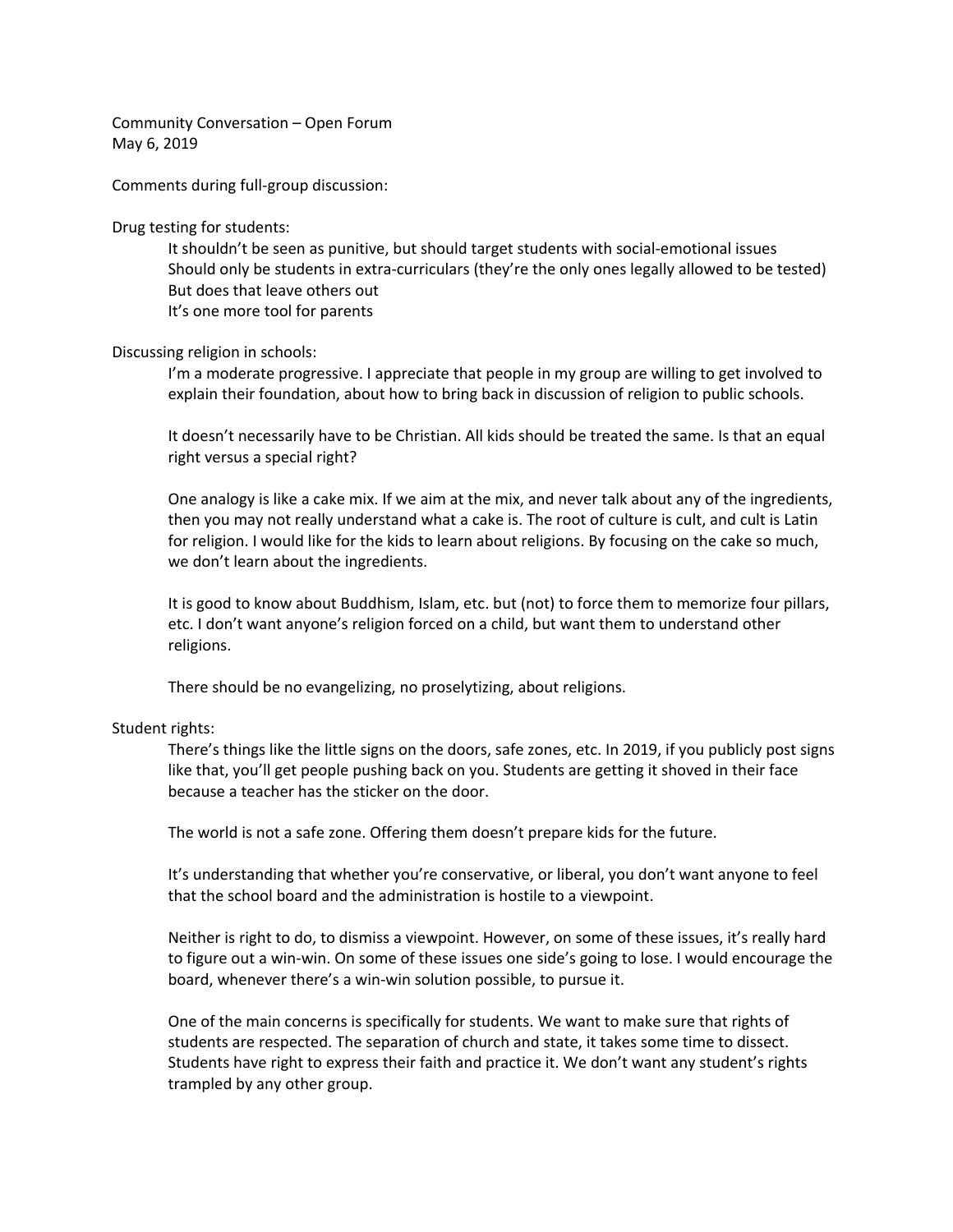[Discussion of situation at Lebanon High School, where a student was disciplined in regard to posting material related to religion.] That's a perfect example of Christian rights being trampled on.

But religions are things they believe in. LGBT kids are about who I am, and need to be supported.

They're shoving a lifestyle down people's throats.

GSA (Gay Straight Alliance ) is a club with a sponsor. The kids could have a religious club with a sponsor.

The kids do a prayer circle around the flagpole before school.

Let's not focus on Christian values, let's focus on common values. Honesty, hard work, respect, integrity. Values are values.

Teaching the Constitution:

We should all agree on constitutional values. We really need to be teaching the constitution, and the intent of the founding fathers, not just in the senior year but continuously. That will help establish values.

Every senior has to take a government class. I opted for AP government. So kids learn more government than you might think.

Small-group discussions:

In our group it was polite, civil. We had more in common than we thought. We all want what's best for our kids.

It's hard to get started talking about this stuff. It's not an easy thing.

We should have started with a common definition of natural law.

## Student well-being:

Every child deserves respect, that's a real key. If you show respect, you're letting that child know you're not putting them down.

My daughter's in seventh grade and comes home and tells me she and her friends disagreed about something, but they're still texting each other.

In order to discuss an issue, you have to know the facts. So often it's all about feelings. But feelings are secondary. You need information and facts first.

## Additional general comments:

Most of the schools do culture celebrations. It's not pushing that culture, it's just celebrating it.

You have to be careful when hear a news story. It's not happening everywhere.